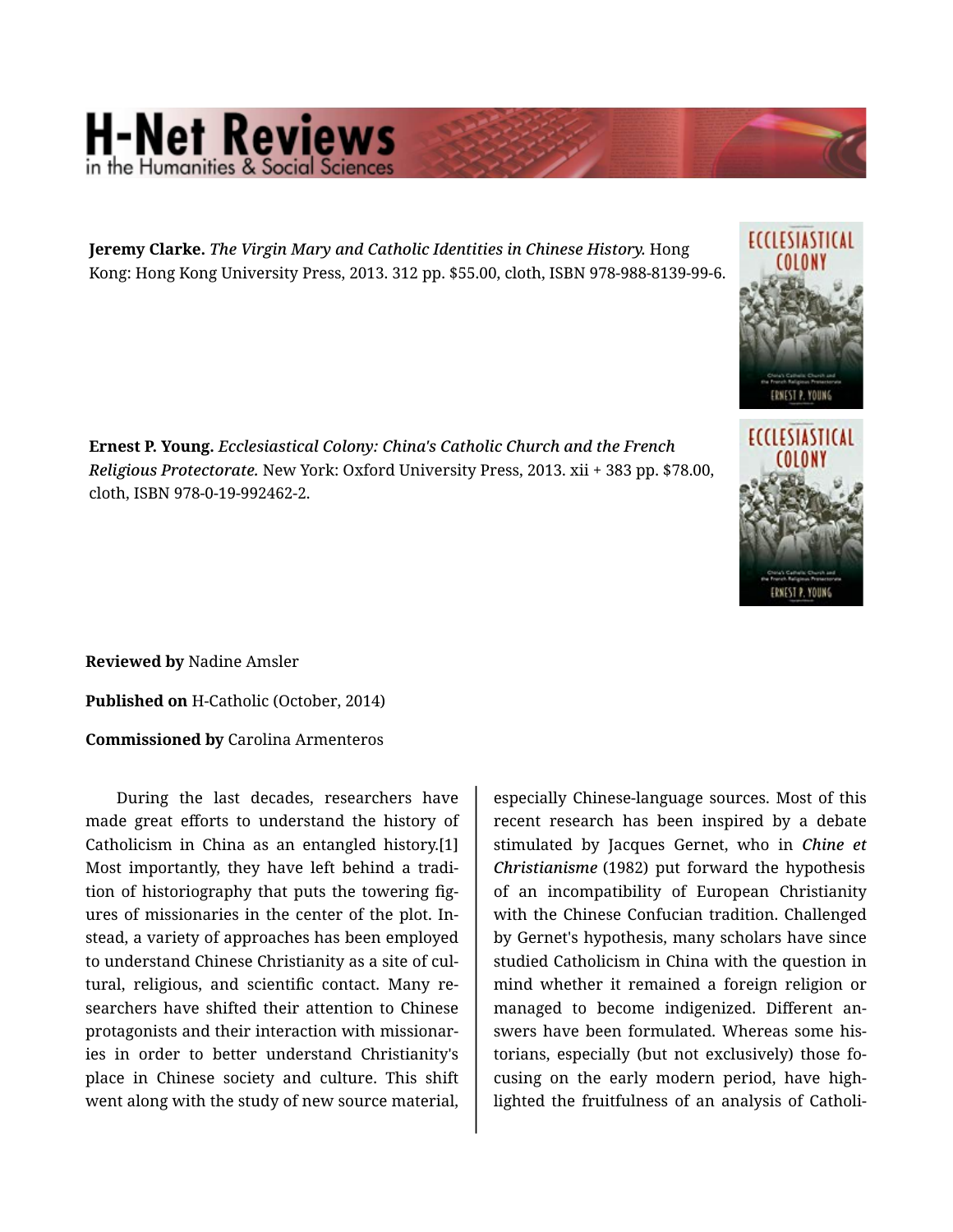*H-Net Reviews*

cism as a Chinese "local religion," many re‐ searchers of the nineteenth and early twentieth centuries have stressed the hampering conse‐ quences of Catholicism's entanglement with West‐ ern imperialism on indigenization.[2]

The two books under review, focusing on the time span from the first Unequal Treaties to the eve of the Second Sino-Japanese War (1842-1937), also address the question of indigenization, albeit within different analytical frameworks and arriv‐ ing at diverging conclusions. Jeremy Clarke's ap‐ proach is informed by recent developments in the field of cultural studies, especially the visual/icon‐ ic turn. In *The Virgin Mary and Catholic Identities in Chinese History*, he analyzes visual representa‐ tions of the Virgin Mary employed by Chinese Catholics. From the nineteenth century onward, these oscillated between indigenized versions in‐ spired by Chinese visual traditions and versions inspired by European sacred art. Clarke concludes that, although European-style representations of the Virgin Mary are still highly popular among Chinese Catholics today, the many Chinese-style representations created from the early twentieth century onward can be read as "a powerful ex‐ pression of a church that had grown in confi‐ dence and self-awareness" (p. 194). In contrast, Ernest P. Young writes the history of Catholic mis‐ sions in China as a political history. In *Ecclesiasti‐ cal Colony*, he painstakingly analyzes the mis‐ sions' entanglement with the French Religious Protectorate during the nineteenth and early twentieth centuries. Young draws the conclusion that the Catholic Church's failure to create a hier‐ archy of indigenous clergy in China was one rea‐ son for Catholicism's decline during the political turmoil of mid-twentieth-century China. As will be pointed out in the following, these two read‐ ings of indigenization of Catholicism in China both have their benefits, for they highlight differ‐ ent aspects of the Catholic presence in China. Our discussion will start with Young's book on the French Religious Protectorate.

By analyzing the history of the French Reli‐ gious Protectorate, *Ecclesiastical Colony* address‐ es a key issue of the nineteenth- and early twenti‐ eth-century Catholic mission in China, which has so far not been discussed in a monograph study. Young, a professor emeritus of Chinese history at the University of Michigan, manages to inter‐ weave the political and religious strands of his topic into an intriguing historical drama that takes into account both institutional and personal aspects and is firmly embedded in its various broader historical contexts. The book is grouped in eleven clearly written, instructive chapters.

The first chapter describes the emergence of the protectorate as a result of the religious and political situation in mid-nineteenth-century France. French missionaries, on the one hand, represented the largest group of Catholic mission‐ aries sent to China due to a renewed missionary zeal in France. The French government, on the other hand, was in search of a political sphere of influence in China. This convergence resulted in French diplomats assuming the role as protectors of Catholic missionaries in China. After France had established itself in China in the wake of the Sino-French treaty in 1844, the French plenipoten‐ tiary Théodose de Lagrené obtained an imperial statement that decriminalized Christianity for the first time after its prohibition in 1724. In the fol‐ lowing decades, French diplomats gradually but steadily expanded France's protecting influence on the Catholic missions in China. The treaties of Tianjin (1858) and Beijing (1860) legalized the conversion of Chinese subjects to Christianity. In 1865, the French additionally extracted permis‐ sion from the Chinese side to allow French mis‐ sionaries to acquire property in China. Through a close reading of both the French and the Chinese versions of the letters, edicts, and treaties on which the French Religious Protectorate was built, Young stringently shows how the protectorate came about by means of salami tactics adopted by French diplomats. He demonstrates that the devil often laid in the details of translation: thus the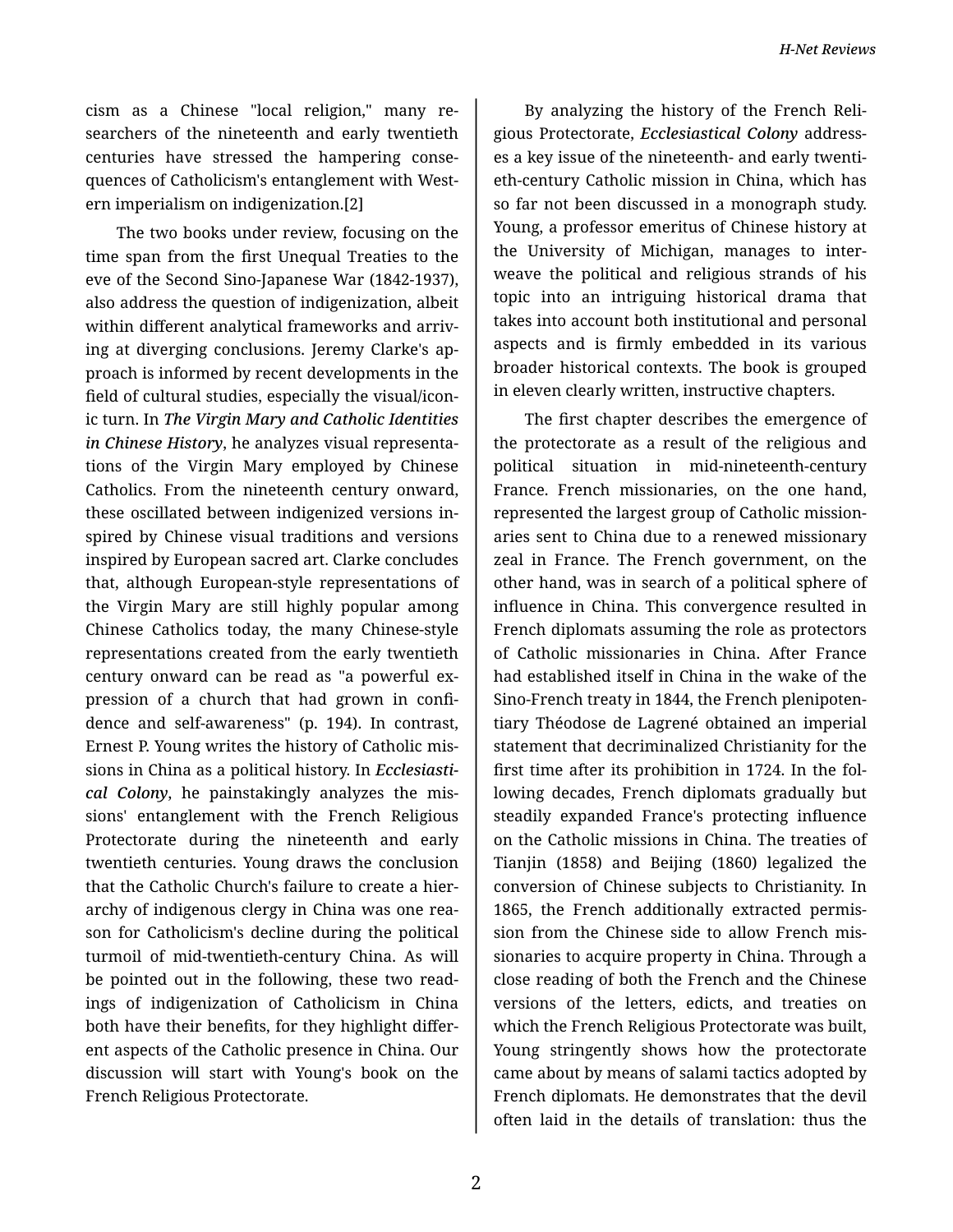permission of missionary property was first for‐ mulated in the Chinese version of the Beijing con‐ vention in 1860, in a sentence absent in the French version. According to Young, "official French interpreters, including a missionary, man‐ aged surreptitiously to inject into the Chinese text this expansive right to property acquisition. The evidence suggests that responsible Chinese offi‐ cials were for almost a decade not alert to the fact that the French text ... did not allow, as the Chi‐ nese text seemed to, missionary rental and pur‐ chase of land" (p. 31).

Although established on an assemblage of documents whose degree of authority varied, the French Religious Protectorate managed to gain a firm foothold in the last decades of the nineteenth century. Chapters 2 and 3 describe the mecha‐ nisms by which this was achieved. A central means by which French political representatives in China established themselves as main contacts not only for French but for all foreign Catholic missionaries was by handling "missionary cases" (*jiao'an*). These "incidents of conflict including Christians usually became cases through the peti‐ tion of missionaries to foreign consular and lega‐ tion officials in China, who then took up the affair with Chinese authorities for settlement" (p. 45). If there had been damage to person or property, the French authorities usually extracted monetary in‐ demnities from the Chinese side. In this way, Catholic missionaries greatly benefited from the protection granted to them by the French state. Therefore, Catholic missionaries often chose to stay with the French Religious Protectorate even if they had other options. And France successfully warded off all attempts of other European pow‐ ers, including the Vatican, to engage in the protec‐ tion of Catholic missions in China. The first breach in the protectorate only occurred in the late 1880s, when the Steyl mission in Shandong ac‐ cepted German protection for his missionaries.

The Boxer movement marked a turning point in the history of the French Religious Protectorate.

Young discusses its aftermath in chapters 4 to 6. The Boxer violence, which had cost the lives of be‐ tween twenty thousand and thirty thousand Christians (most of them Catholics), had clearly shown the limits of French protection. However, as pointed out by Young in chapter 4, France made itself indispensable in the Boxer movement's aftermath by extracting an exorbitant 450,000,000-tael indemnity from the Chinese gov‐ ernment. This sum, which was complemented with a great number of "irregular indemnities" paid to private claimants, made some vicariates of the Chinese mission highly affluent. However, al‐ though the Boxer movement did not result in a "lessening of missionary assertiveness" (p. 95) and even led to an increase of *jiao'an* in the 1900s (a phenomenon discussed in chapter 5), the early twentieth century also saw the emergence of criti‐ cism of the French Religious Protectorate from within the church. This criticism, which is ana‐ lyzed in chapter 6, was nourished not only by the Boxer violence but also by the fact that an in‐ creasing Catholic presence in China had not re‐ sulted in rising numbers of conversions. The remedies proposed for this ailment varied: whereas Alphonse Favier, bishop of Beijing until 1905, recommended that the mission should pay more attention to the training of an indigenous cleric, his successor, Stanislas Jarlin, introduced the practice to subsidize conversions, especially in rural areas. Subsidized conversions indeed led to soaring numbers of converts. These were, howev‐ er, usually poorly instructed and did not often re‐ main Catholic for a long time.

The most famous critic of the Catholic Church under the French Religious Protectorate was the Belgian Lazarist Vincent Lebbe, who is the main protagonist of the second half of Young's book. He enters the stage at the end of chapter 6. Although Lebbe was, in Young's words, "in many ways a re‐ markable man,... nothing stands out more than his affection for the Chinese people and for things Chinese" (p. 132). Lebbe was assigned to be head of the Tianjin mission in 1906, where he devel‐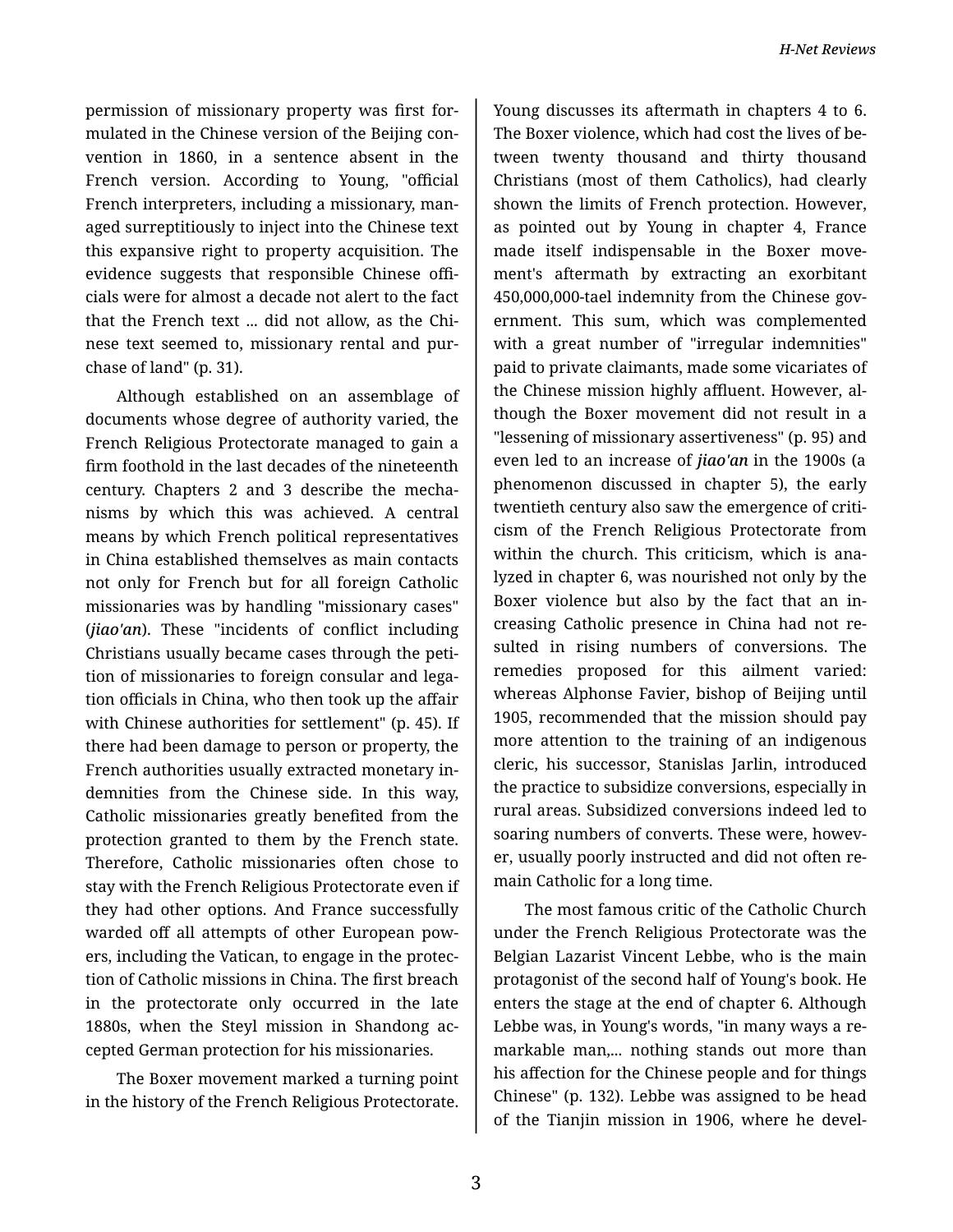oped a missionary style that was entirely incom‐ patible with the French Religious Protectorate. Fluent in Chinese, he associated with Tianjin intel‐ lectuals and was a driving force in the founding of a famous Chinese newspaper, the *Yishibao*. Fur‐ thermore, together with his missionary friend An‐ toine Cotta, he strongly advocated Chinese patrio‐ tism. When the French set out on the endeavor to enlarge their Tianjin concession in the Laoxikai area against the will of the Chinese government, Lebbe actively supported local resistance, which soon took national dimensions.

Young meticulously traces the events around the Laoxikai affair in chapter 7. In a skillfully in‐ terwoven narrative, he manages to put the role played by its key protagonists into relief. He shows that, contrary to a view taken by many his‐ torians and despite the existence of a certain de‐ gree of complicity, source evidence does not sug‐ gest a close collaboration between the bishop of Tianjin, Paul Dumond, and the French consul, Henry Bourgeois, in the realization of the French expansionist plans. Young vividly evokes the para‐ noia by which the French were gripped after the emergence of Chinese resistance, which led to endless speculations about a conspiracy orga‐ nized by Lebbe. The French reaction to the Laoxikai affair shows how little attention French political representatives in China had paid to re‐ cent developments within Chinese society, which had become increasingly politicized in the 1910s.

In chapters 8 to 10, Young shows how Lebbe's aim to establish a Chinese church within China with an entirely Chinese ecclesiastical hierarchy was, despite all sorts of obstructions by the French political and ecclesiastical representatives, finally heard in Rome. The letters written by Lebbe and his friends to the Propaganda Fide (dis‐ cussed in chapter 8) found a receptive ear with Pope Benedict XV and the Propaganda Fide pre‐ fect Willem van Rossum in the late 1910s. Ques‐ tionnaires were sent to bishops in China and a pa‐ pal delegate was appointed. As shown in chapter

9, the answers given by the ecclesiastics conspicu‐ ously diverged from the answers given by several groups of Chinese Christians who engaged in writ‐ ing to Rome after the publication of the pope's questionnaire in Tianjin's Catholic weekly news‐ paper. In contrast to the bishops, who rather un‐ equivocally stated that the time had not yet come for a Chinese-led church in China, these Chinese Christians strongly voiced their desire to strength‐ en the position of the indigenous cleric instead of being dependent on foreign priests, whose perfor‐ mance was, in their eyes, poor indeed. By juxta‐ posing the Chinese voices to the assessment of the mission by the bishops, Young gives a vivid im‐ pression of the deep divide between missionaries under the French Religious Protectorate and their Chinese flock.

Despite the publication of *Maximum Illud* (1919), in which Benedict XV expressed his desire to strengthen the efforts to create an indigenous clergy in the missions, and the subsequent ap‐ pointment of Celso Costantini as an apostolic dele‐ gate to China (discussed in chapter 11), Young concludes in his last chapter that Rome fell short of its goal to indigenize the Chinese church. He re‐ marks that, "although important steps toward in‐ digenization were taken in the 1920s, the pace slowed before anything like a Chinese-run Catholic church in China had emerged" (p. 257). The lingering power of the French Religious Pro‐ tectorate, which was only formally dissolved in 1947, was certainly a decisive reason for this. Young's book shows that, although the protec‐ torate had more often than not served worldly goals instead of religious ones, it was often whole‐ heartedly embraced by representatives of the Catholic Church in China.

Drawing on a broad array of archival sources in various Western languages as well as in Chi‐ nese, Young gives a detailed picture of the com‐ plex political rationales that determined the histo‐ ry of the French Religious Protectorate. Carefully interweaving case studies with more general his‐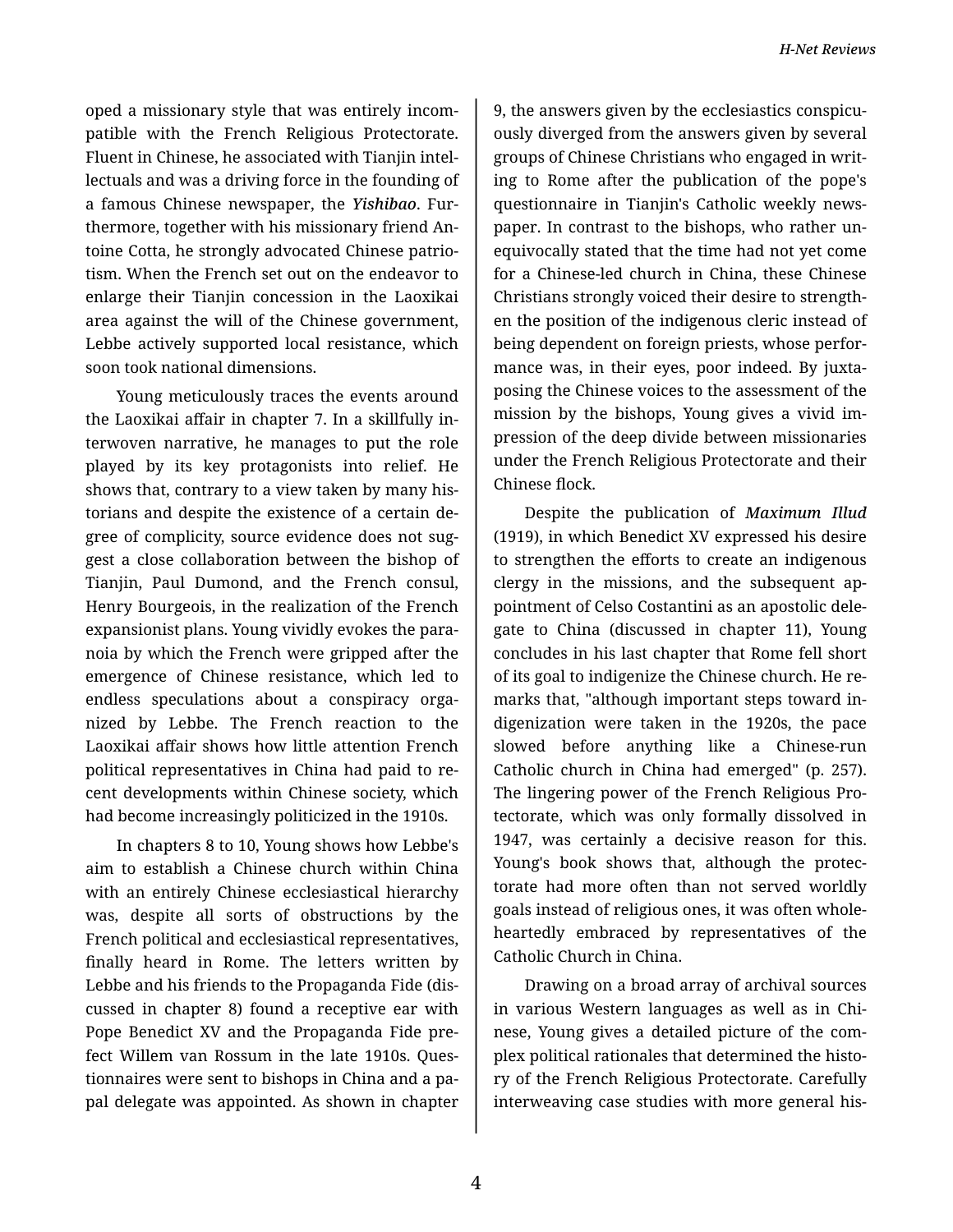torical analysis, he presents this intriguing story in a clearly written language. Although the author tends to include sometimes lengthy citations and paraphrases of single source documents, the book is a fascinating read. It can warmly be recom‐ mended to every student of Catholicism in China.

Compared to *Ecclesiastical Colony*, the scope of the second book under review is narrower. Based on the author's doctoral thesis at the Aus‐ tralian National University, *The Virgin Mary and Catholic Identities in Chinese History* aims at de‐ scribing "the development and promotion within Chinese Catholic communities of a national devo‐ tion to Mary" by analyzing Chinese Christian Mar‐ ian images (p. 12). Being a Jesuit, Clarke's interest in this subject reaches beyond that of a detached historian. In the introduction, he makes clear that he has a clear personal preference for indigenized depictions of the Virgin Mary, which he deems a genuine expression of Chinese Christian identity. With his view of inculturation as a necessary pre‐ requisite for the flourishing of Christianity in Chi‐ na, Clarke follows the line of early modern Jesuits in China, whose accommodation to certain Chi‐ nese customs gave rise to the Chinese rites contro‐ versy and was finally condemned by the pope in 1742. Presented in six chapters, Clarke's analysis mainly draws on printed source material in West‐ ern and Chinese languages.

The first, preliminary chapter focuses on pre‐ modern representations of Mary in China. Clarke discusses Nestorian and Jesuit depictions of Mary dating from the fourteenth and seventeenth cen‐ turies respectively and shows that these indige‐ nized versions of Mary give testimony to "an atti‐ tude of mind that was both flexible and open" (p. 46). Clarke also shows that the process of indige‐ nization was not a one-way track, for there is, as suggested by the specialist of Chinese Buddhism, Yü Chün-fang, evidence that the emergence of the visual representation of the Chinese Goddess of Mercy, Guanyin, as Son-Delivering (*songzi*) God‐ dess holding an infant in her arms was possibly influenced by Marian images imported by Catholic missionaries from the sixteenth century onward.

Chapters 2 to 4 discuss the Marian images that were in use in China under the French Reli‐ gious Protectorate. According to Clarke, this peri‐ od saw "an overwhelming preference for Euro‐ pean-style Christian art..., which in turn had a negative impact on the growth of a Chinese Chris‐ tian identity" (p. 47). As shown in chapter 2, the great number of French missionaries present in China introduced a renewed Marian spirituality that was influenced by several apparitions report‐ ed in France in the mid-nineteenth century, name‐ ly, the Paris apparitions to Catherine Labouré in 1830 and the Lourdes apparitions to Bernadette Soubirous in 1858. These events instigated the de‐ velopment of new Marian visual representations in France, which subsequently also spread in Chi‐ na. Thus many Lourdes grottoes were created by Catholic missionaries all over China in the late nineteenth century. In chapter 4, Clarke shows that, despite the prevalence of European Marian imagery, there were also examples of Chinesestyle Marian images in this period. He traces the intriguing story of the image of Our Lady of Donglu, which was created after the village of Donglu was spared from the Boxer violence, a fact that was attributed by its Christian inhabitants to the Virgin Mary. In a highly revealing analysis, Clarke shows that the Donglu image (which was created in Shanghai) was inspired by depictions of the Chinese empress Cixi, who had been por‐ trayed in the guise of Guanyin by a Western artist, Catherine Bell. As shown in chapter 6, this highly intercultural Marian image became deeply influ‐ ential in the China mission. It was used by the apostolic delegate, Costantini, for the promotion of the consecration of China to the Virgin Mary decided at the Shanghai Plenary Council in 1924 and was therefore widely disseminated in China.

Chapters 5 and 6 focus on Chinese Christian art produced in the art department of Furen Uni‐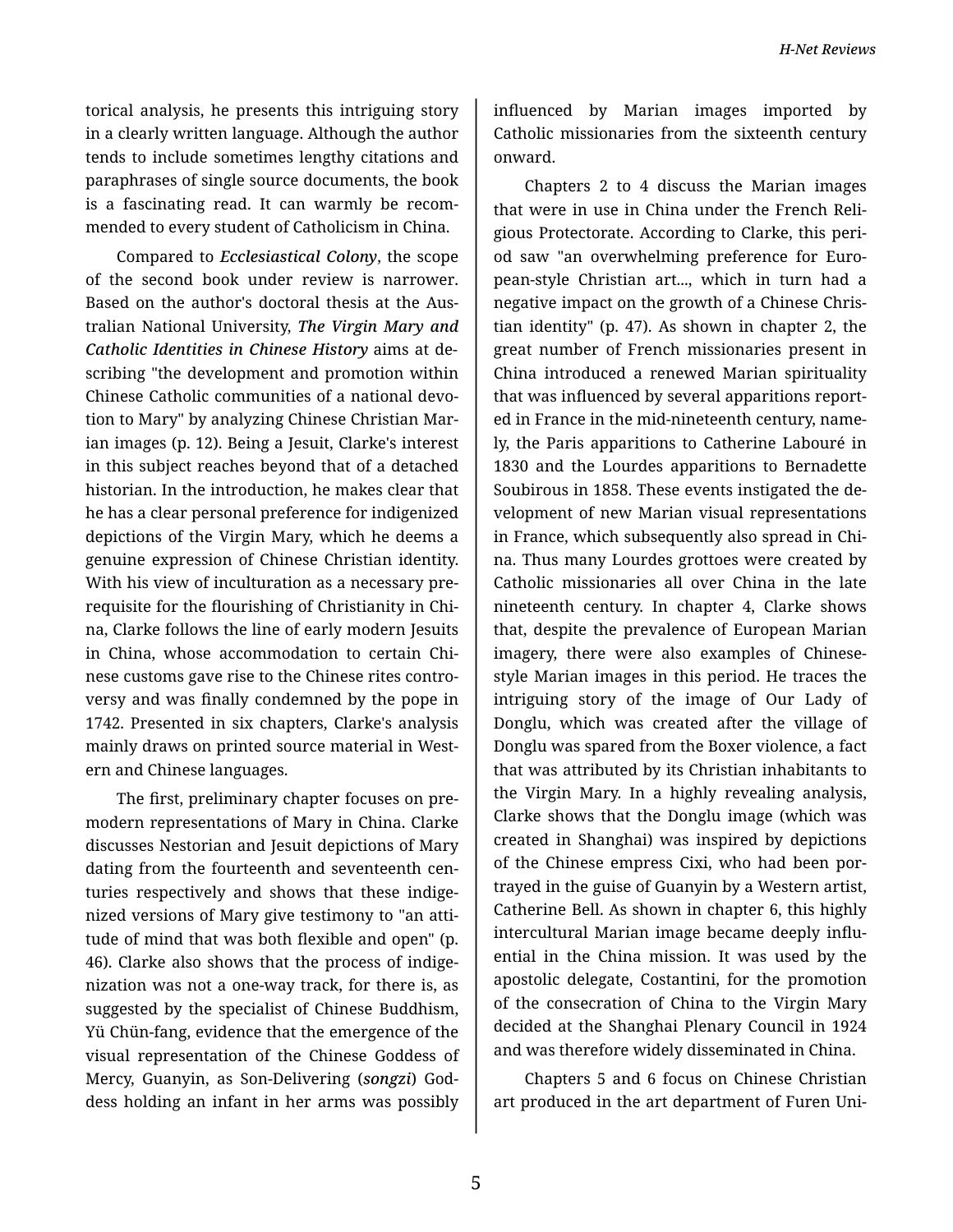versity, a Catholic university established in Beijing in the mid-1920s. The art department attracted several non-Christian students whose families had produced artists for several generations. Many of the early Furen students—among them Chen Yuandu, Wang Suda, and Lu Hongnian—fi‐ nally converted to Christianity. These artists creat‐ ed Christian art that was firmly rooted in the Chi‐ nese tradition. As shown in chapter 6, they used traditional Chinese material, painting techniques, and styles. They placed biblical scenes in Chineselooking landscapes and buildings inhabited by Chinese-looking people. Most interestingly, they combined European Christian with Chinese sym‐ bols. For instance, Lu painted a version of the Holy Couple Seeking Shelter that is "almost com‐ pletely framed by branches and fronds of bam‐ boo" (p. 177), thus symbolizing the hardship en‐ dured and the moral integrity maintained by the Holy Couple. The "lively and evocative examples of Christian images in local style" produced by Furen teachers and students found a broad view‐ ership in and beyond China (p. 175). They were exhibited in annual shows in Beijing, and seven‐ teen Furen artworks were even shown at the Paris World Fair in 1937. However, they did not find approval only. According to Clarke, there were also critics who "thought paintings on silk or paper scrolls were inherently incapable of conveying the truths of Christianity with the neces‐ sarily graceful force" (p. 167). In his conclusion, Clarke shows that these critical voices still make themselves heard in present-day China, where many Christians oppose indigenized Christian im‐ ages because they think they do not depict the re‐ ligious truths correctly.

Whereas Clarke's study offers many interest‐ ing insights into the role of Marian images in the history of Chinese Christianity, it also has its shortcomings. It contains unnecessarily long pas‐ sages focusing on the general history of nine‐ teenth- and twentieth-century Christianity in Chi‐ na. These are rendered at the expense of the anal‐ ysis of Marian visual representations, which in

some chapters undeservedly recede to the back‐ ground. The fact that many images mentioned in the text are not depicted in the book adds to the impression that Marian images are not always given the deserved attention. Overall, it would have been interesting to know more about the exact historical circumstances under which particu‐ lar Marian images in China were produced, re‐ ceived, and employed by different groups of peo‐ ple. How did Chinese Christian communities in‐ teract with missionaries? Were there groups among Chinese Christians that proved to be espe‐ cially accessible for Marian devotions? Was there a specifically female reception of Marian images?

Because these questions are not satisfactorily addressed, Clarke is not able to fully substantiate his hypothesis that visual representations of Mary "provide clues to the emergence of new identities" in Chinese Catholicism (p. 5). This can be illustrat‐ ed with respect to Clarke's analysis of the creation of the Lady of Donglu image. At the beginning of this chapter, Clarke argues that "the Donglu Catholics produced a portrait embodying their de‐ votion to Mary" (p. 89). Only later it becomes clear that the sources consulted by Clarke do not men‐ tion the Donglu Christians, but rather their mis‐ sionary, René Flament, who "dreamt of equipping his church with a beautiful painting of the Holy Virgin" (p. 102). If indeed, as suggested by Clarke, the Donglu Christians played an important role in the process of creating the image of the Donglu Virgin, it would have been important to describe their participation in detail. This would have re‐ quired the study of archival source material in ad‐ dition to printed sources. Nevertheless, Clarke's focus on Marian visual representations opens an interesting avenue for further research on nine‐ teenth- and early twentieth-century Catholicism in China. Like Young's study of the French Reli‐ gious Protectorate, it complements our picture of Chinese Catholicism as an entangled historical phenomenon by turning our attention to aspects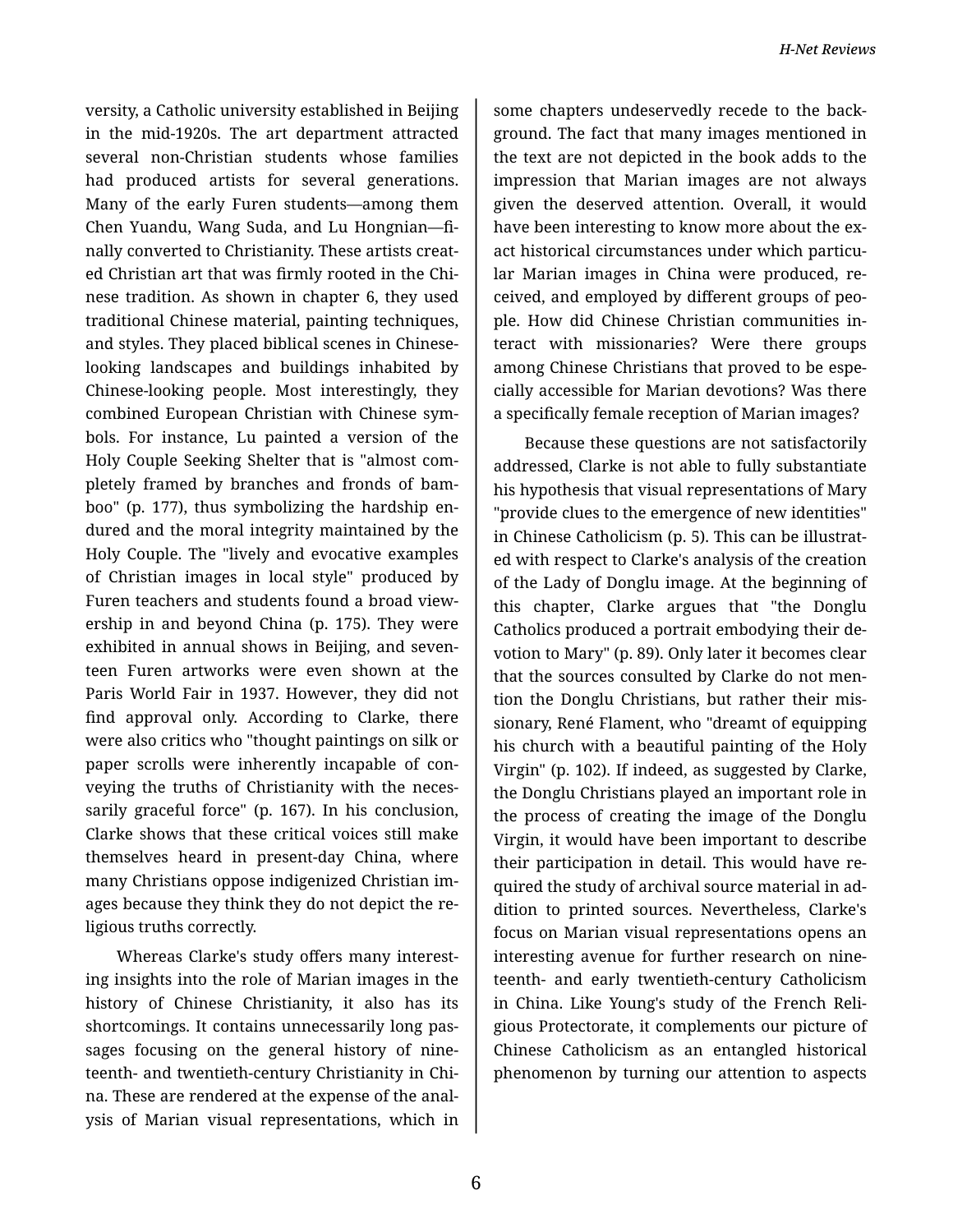that have so far not received much attention by historians.

The two books under review offer remark‐ ably different yet not fully incompatible perspec‐ tives on the Chinese Catholic Church's struggle for indigenization. Whereas Clarke aims at describing this struggle by focusing on Chinese Christian communities and showing that they developed their own expressions of their Chinese Christian religiosity, Young describes the same phenome‐ non with a focus on missionaries and foreign po‐ litical representatives who decided on the politi‐ cal framework in which these Chinese Catholic communities were set. A combined reading of Young's and Clarke's analyses of Catholicism in China shows that its indigenization did not entire‐ ly fail, nor was it a full success. The two books re‐ veal that, from early modern times into the twen‐ tieth century, Catholicism in China never ceased to be a foreign religion, but nevertheless became a Chinese religion in many ways.

## Notes

[1]. The state of the field has been summa‐ rized in Nicolas Standaert, ed., *Handbook of Christianity in China*, 2 vols. (Leiden: Brill, 2001-2010).

[2]. For a study of Christianity as a local reli‐ gion in late imperial Fujian, see Eugenio Mene‐ gon, *Ancestors, Virgins, and Friars: Christianity as a Local Religion in Late Imperial China* (Cam‐ bridge: Harvard University Press, 2009). For a study of Christianity as a local religion covering the period from the seventeenth to the twentieth centuries, see Henrietta Harrison, *The Mission‐ ary's Curse and Other Strange Tales from a Chi‐ nese Catholic Village* (Berkeley: University of Cali‐ fornia Press, 2013).

If there is additional discussion of this review, you may access it through the network, at <https://networks.h-net.org/h-catholic>